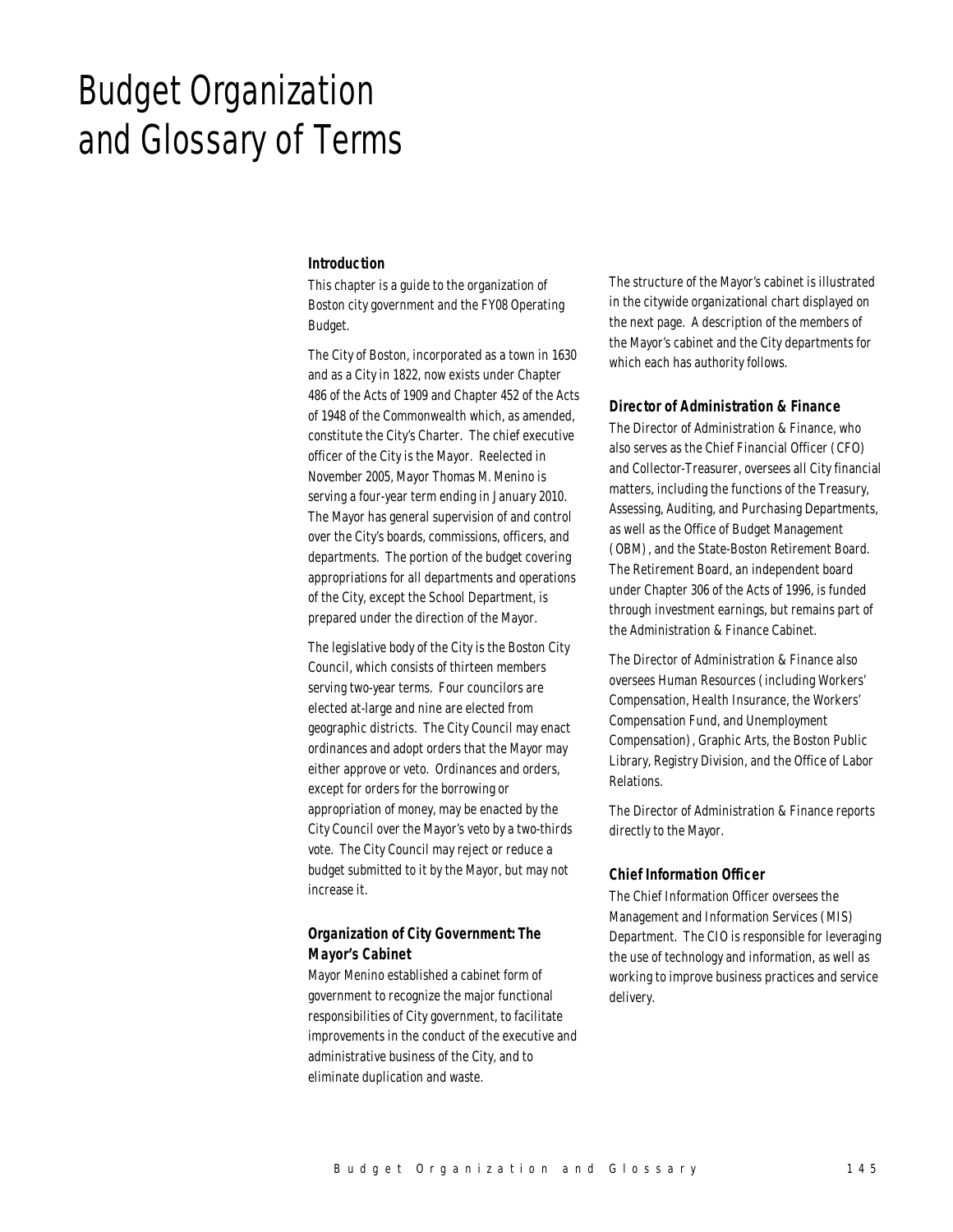# ORGANIZATION OF CITY GOVERNMENT

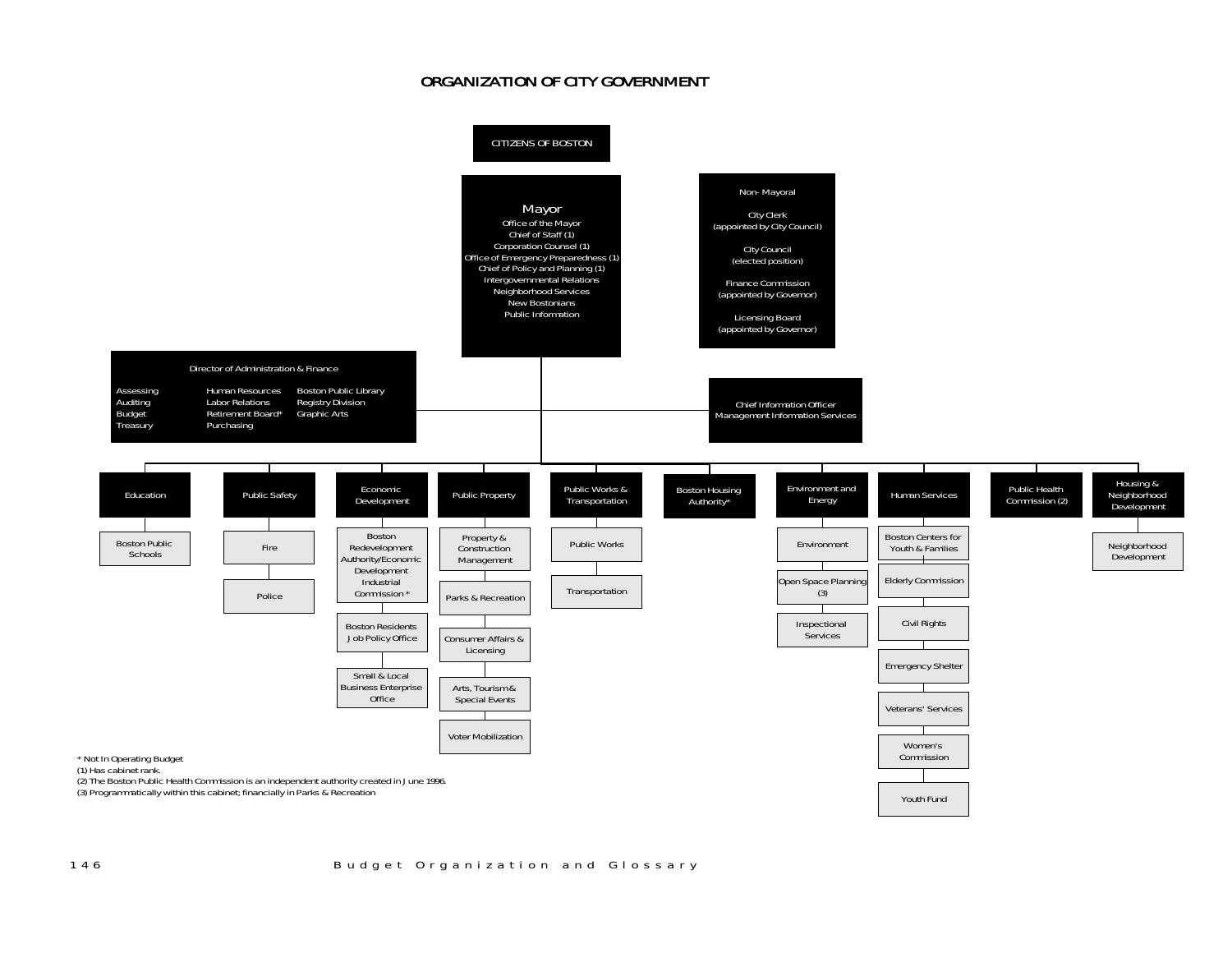# *Superintendent of the Boston Public Schools*

The Education Cabinet is responsible for managing the Boston Public Schools. The Superintendent is appointed by the Boston School Committee and serves as the chief executive officer of the Boston Public Schools. The Superintendent is responsible for the development of a plan for schools and other City and non-City agencies to develop cooperative programs to guarantee that Boston's children succeed in meeting high standards of performance in school.

## *Commissioners of Public Safety*

The City's Police and Fire Departments provide and promote public safety and protection services, firefighting, and fire prevention services. The Police Commissioner and Fire Commissioner both serve on the Mayor's cabinet.

# *Administrator of the Boston Housing Authority*

The Administrator of the Boston Housing Authority (BHA) serves on the Mayor's cabinet as the Chief of Public Housing. The BHA is an independent authority overseeing public housing developments and senior housing locations throughout the City.

## *Chief of Public Health*

The executive director of the Boston Public Health Commission (BPHC) oversees the delivery of services that impact public health. The BPHC serves as the board of health of the City. BPHC collaborates with area hospitals, community health centers, and community-based organizations to ensure the availability and accessibility of community-based health care, disease and injury prevention, health promotion, and health education services. The BPHC provides emergency medical services for the City.

## *Chief of Public Works & Transportation*

This cabinet includes the Public Works Department, the Transportation Department, Central Fleet Maintenance, and Snow Removal.

#### *Chief Economic Development Officer*

The Chief Economic Development Officer is accountable for the planning and development functions of the City. The Director of the Boston Redevelopment Authority (BRA) serves as the cabinet chief. The Economic Development Cabinet is composed of the Boston Redevelopment Authority/Economic Development and Industrial Corporation (BRA/EDIC), the Small & Local Business Enterprise Office, and the Boston Residents Jobs Policy Office.

## *Chief of Public Property*

The Public Property Cabinet provides administrative functions and maintenance of physical assets and is comprised of the Parks and Recreation Department, Property & Construction Management, Consumer Affairs & Licensing, the Office of Arts, Tourism & Special Events, and the Department of Voter Mobilization (formerly known as the Election Department). The cabinet is a key participant in supporting cross-departmental and citywide inter-agency coordinated efforts, including major event production, seasonal cleanups, and neighborhood enhancement initiatives.

## *Chief of Environment and Energy*

The Environment and Energy Cabinet is made up of the Environment Department and the Inspectional Services Department. Other programs in the cabinet include the recycling program of the Public Works Department as well as the Open Space Planning and Olmsted Park Revitalization programs of the Parks and Recreation Department. The Chief of Environment and Energy oversees the City's relationships with the federal Environmental Protection Agency, the state Executive Office of Environmental Affairs, the Metropolitan Area Planning Commission, the Massachusetts Bay Transportation Authority (MBTA), and the Boston Water and Sewer Commission.

## *Chief of Human Services*

The Human Services Cabinet includes Boston Centers for Youth & Families, the Elderly Commission, the Emergency Shelter Commission, the Women's Commission, Veteran's Services, the Youth Fund, and the Office of Civil Rights.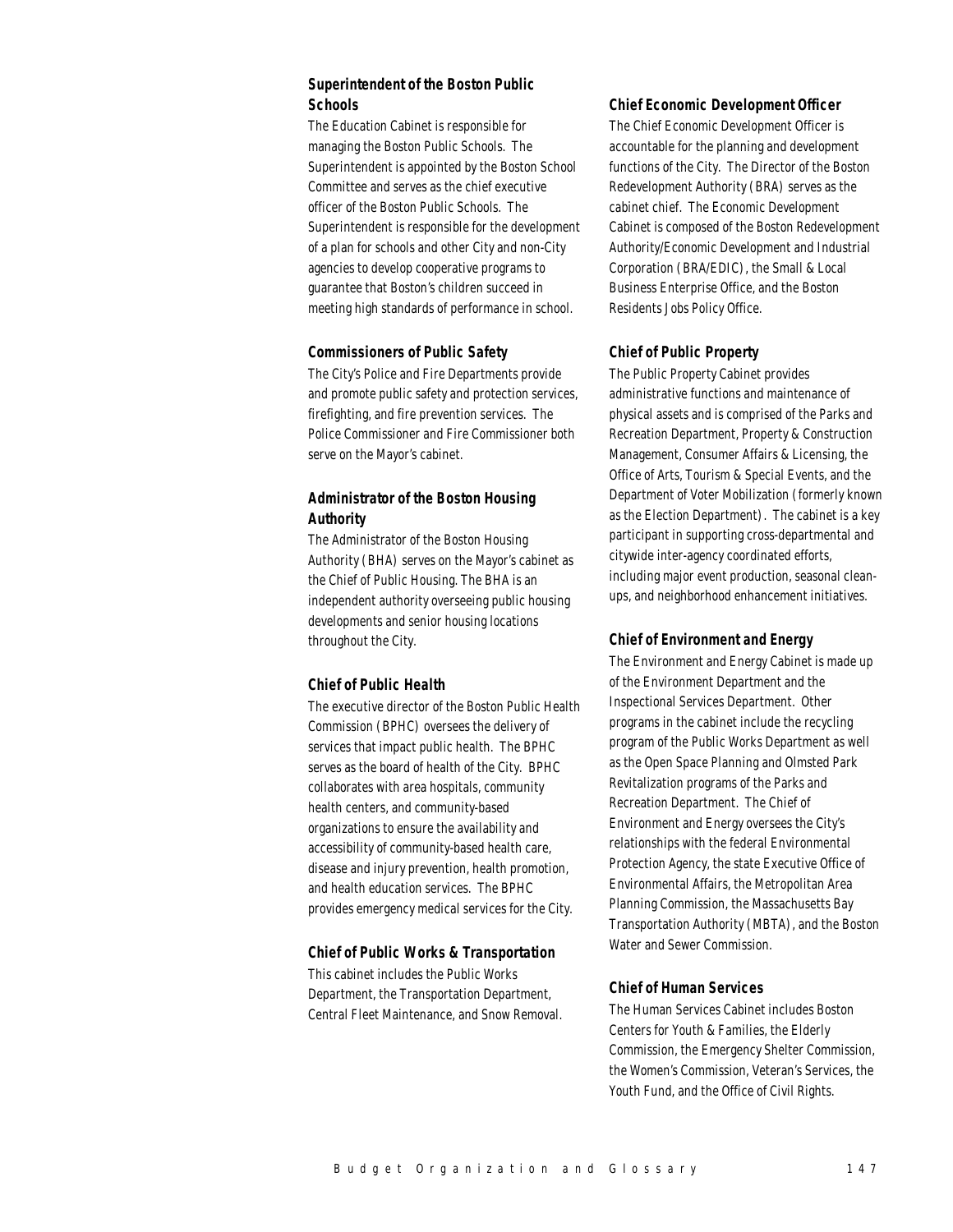# *Chief of Housing and Neighborhood Development*

The Chief of the Housing and Neighborhood Development Cabinet oversees the Department of Neighborhood Development (DND). Through its diverse programs, the department invests public resources strategically to strengthen the City's neighborhoods. Programs aim to develop and preserve local businesses and improve housing stock and housing investment. In addition, the department assists people seeking housing and assists tenants with problem resolution and mediation with landlords.

## *Corporation Counsel*

The Corporation Counsel supervises all City attorneys and legal affairs and represents the City of Boston in litigation. The Law Department provides an array of legal services, including formal and informal opinions and advice to the Mayor, the City Council, the Boston School Committee, and other officials in matters relating to their official duties. The department also represents the same parties in litigation, reviews all City contracts, pursues claims on behalf of the City through affirmative litigation, and initiates foreclosure proceedings on tax delinquent property.

# *Mayor's Chief of Staff*

The Mayor's Chief of Staff is the chair of the Mayor's cabinet. The Chief of Staff oversees the day-to-day operations of the Mayor's Office and responds to requests and critical issues efficiently and effectively. The Mayor's Office includes the Office of the Mayor, the Offices of Emergency Preparedness, Neighborhood Services, Public Information, Intergovernmental Relations, and New Bostonians.

# *An All-Funds Budget*

The City of Boston presents a fully integrated budget - including capital, operating, and external funds - to show the total funding available to departments to fulfill their missions.

The operating budget funds personnel and nonpersonnel expenses so City departments can

provide goods and services to the public. The capital budget funds new construction or

renovations to existing city-owned facilities (e.g., police and fire stations, and schools), infrastructure improvements (e.g., roads, sidewalks, and lights), and major equipment purchases such as fire-fighting apparatus. The external funds budget describes the projects and programs that departments will be undertaking in the next fiscal year with funding received from the state, federal, or other non-general fund sources.

# *Organization of the Budget*

The City of Boston's program budget provides a wealth of information related to City services and their associated costs. The operating and capital budgets present the recommended resource allocations in terms of personnel, facilities, goods, and services. The budget document also describes the services provided by each City department and the performance targets that will be achieved in FY08.

# *The Operating and Capital Budget Document: Organization of the Volumes*

Volume I provides information on the FY08 budget and the context in which it is prepared. Sections include:

- Mayoral Transmittal Letters
- Executive Summary
- Summary Budget
- City Council Orders
- Revenue Estimates and Analysis
- Innovations in Education
- Budget and Performance Goals
- Financial Management
- Capital Planning
- Statutes and Ordinances
- Boston's People and Economy
- Budget Organization and Glossary

In Volumes II and III, cabinet and departmental budgets are presented by cabinet. The cabinet presentation includes cabinet mission and initiatives, followed by a table displaying total operating, external and capital budgets. The budget presents FY05 actual results through the FY08 budgets.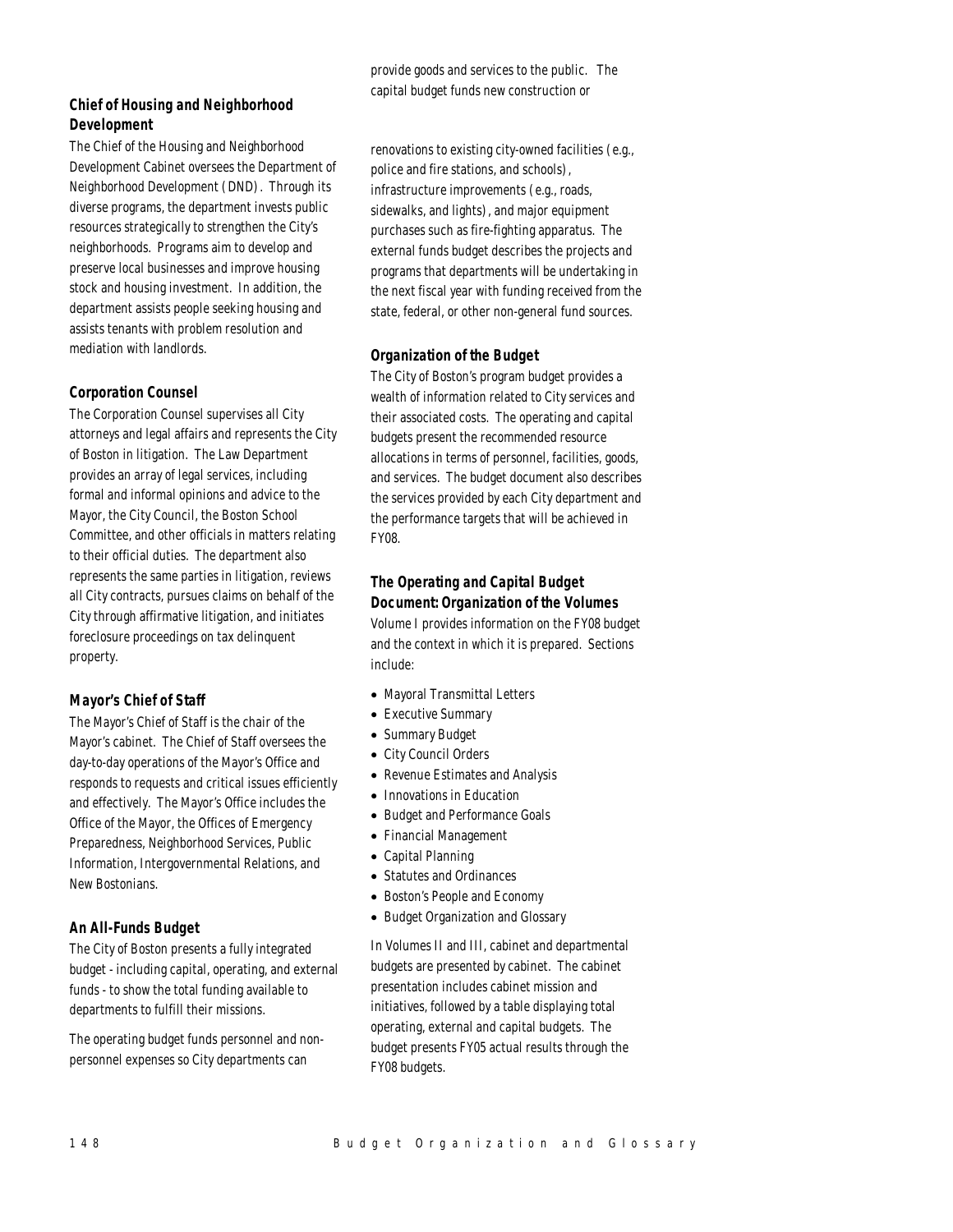#### *Departmental Operating Budgets*

Activities and services of the City are grouped into programs for budgeting and management purposes. The operating budget for each department is presented by program.

A "program" is defined as an organized group of activities directed toward attaining one or more related objectives, and the resources to execute them.

A program can consist of direct services to the public and neighborhoods of the City (e.g. police patrol or tree maintenance), or traditional city staff functions (e.g. administrative services or engineering and design).

Some city activities may not be defined as separate programs even though they may be self-contained operations. For example, a fire station is not a separate program, although for accounting purposes it is a cost center within the Fire Department's Fire Suppression program.

Program budgets serve as the basic building blocks of the budget. There are three additional organizational levels above the program level in the budget. The three levels are:

- The Division Level for units within some departments.
- The Department Level, which includes departments, commissions, and other offices.
- The Cabinet Level, which includes functionallyrelated departments.

## *Description of Organization and Definition of Categories*

This section outlines the information reported within each department and program in the budget.

#### *Department or Division Level*

Department Mission: The mission statement is a fundamental statement of purpose.

Performance Strategies: These strategies reflect stated goals for which the department or division is held accountable.

Description of Service: The description of services provides a general overview of the department and its responsibilities, and lists examples of major services provided.

Authorizing Statutes: This section lists statutes and ordinances that create departments as well as endow them with legal powers.

Operating Budget: The operating budget presentation includes a table displaying total operating and external budgets by program beginning with FY05 actual expenses through the FY08 budget.

#### *Program Level*

Program Description: This section presents a general overview of the program, including its responsibilities and major services provided.

Program Strategies: Each program identifies its strategies to further the department's mission.

Performance Measures: Performance measures demonstrate a program's progress in implementing their strategies. Performance measures may gauge workload, effectiveness, efficiency or productivity. Some performance measures also show the changing context in which programs are working.

## *Financial Data*

The financial data tables identify the major groups and expenditure account codes (for example, Personnel Services/Overtime, Supplies and Materials/Office Supplies), historical expenditures in each, and the proposed appropriations in each group and account in FY08.

Two financial data sheets are provided for the FY08 operating budget: Department History and Department Personnel.

#### *Department History*

Expenditure account codes are listed within six expenditure groups. Dollar amounts are shown for:

- FY05 actual expenditures,
- FY06 actual expenditures,
- FY07 appropriations,
- FY08 recommended budgets, and
- The difference between the FY07 appropriation and the FY08 recommended appropriation.

## *Department Personnel Data*

Personnel data shows funding for permanent positions, including existing and proposed positions. All permanent positions are listed by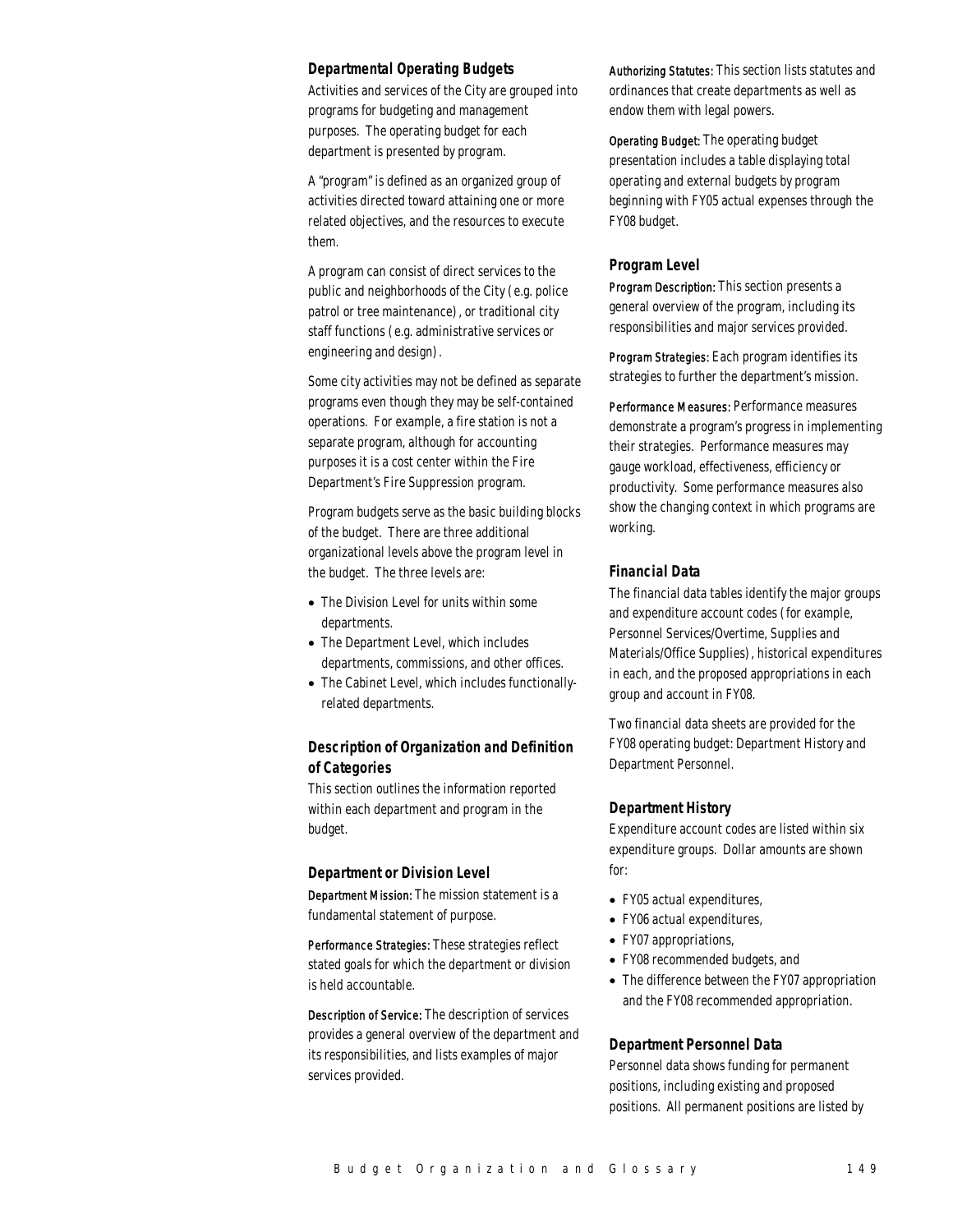union and salary grade within the department or division. The total salary request is listed for these positions.

For each position shown, the following information is provided:

Title: The civil service/personnel system job title for the position.

Union Code and Grade: The union code (including exempt and CDH for department head) and code for the salary grade of the position.

Position and Salary Requirement: These columns show the number of permanent positions for which funding is available and the total funding provided for that title for the upcoming fiscal year.

Total Funding: The total funding for permanent employees, shown at the bottom right of the personnel sheet, reflects the amount of funding required to support personnel prior to adjustments. This figure may be adjusted by differential payments, other payments, chargebacks, and salary savings.

Differential Payments: Employees who are serving temporary job titles or who are entitled to additional payments based on the shifts they work receive differential payments (e.g., night shifts). This figure is added to the permanent employee line.

Other: The permanent employee line contains other payments such as sick leave and vacation buybacks.

Chargebacks: Some personnel costs are charged to another fund or appropriation. These costs or reimbursements are included in the permanent employees line.

Salary Savings: This figure reflects savings due to vacancies. The amount is estimated based on experience in prior fiscal years and subtracted from the total salary requirements.

## *External Funds*

The financial data identify the major groups and expenditure account codes for external funds expenditures. Historical expenditures and the proposed appropriations in these accounts in FY08 personnel data show permanent positions, including existing and proposed positions, funded with external funds. All permanent positions are

listed by union and grade within the department or division. The total salary request is listed for these positions by job title. The External Funds Projects page lists a description of each project's mission.

## *Capital Budget*

The capital budget section provides an overview of projects and major initiatives for departments charged with managing facilities and major equipment assets. Dollar amounts are shown for:

- FY05 actual capital expenditures,
- FY06 actual capital expenditures,
- FY07 estimated capital expenditures,
- FY08 projected capital expenditures

Following this overview are capital project profiles, including descriptions of each project mission, the department managing the project, and the status and location of each project. A table summarizes the total capital funds authorized for projected expenditures in FY08 and for future years, as well as whether the source is City authorization or other funding such as federal and state infrastructure grants or trust funds. A listing of actual and planned capital expenditures in comparison to authorized dollars is also provided.

## *Glossary of Terms*

Account: A classification of appropriation by type of expenditure.

Account Number: The number by which the Auditor categorizes an appropriation. For budget purposes, this is also known as appropriation code.

Accrual Basis: The basis of accounting under which transactions are recognized when they occur, regardless of the timing of related cash flows.

Allotment: The amount that can be expended quarterly for personnel as submitted to the City Auditor at the beginning of each fiscal year.

Appropriation: The legal authorization to expend funds during a specific period, usually one fiscal year. In the City of Boston, the City Council is the appropriating authority.

Authorization: The legal consent to expend funds.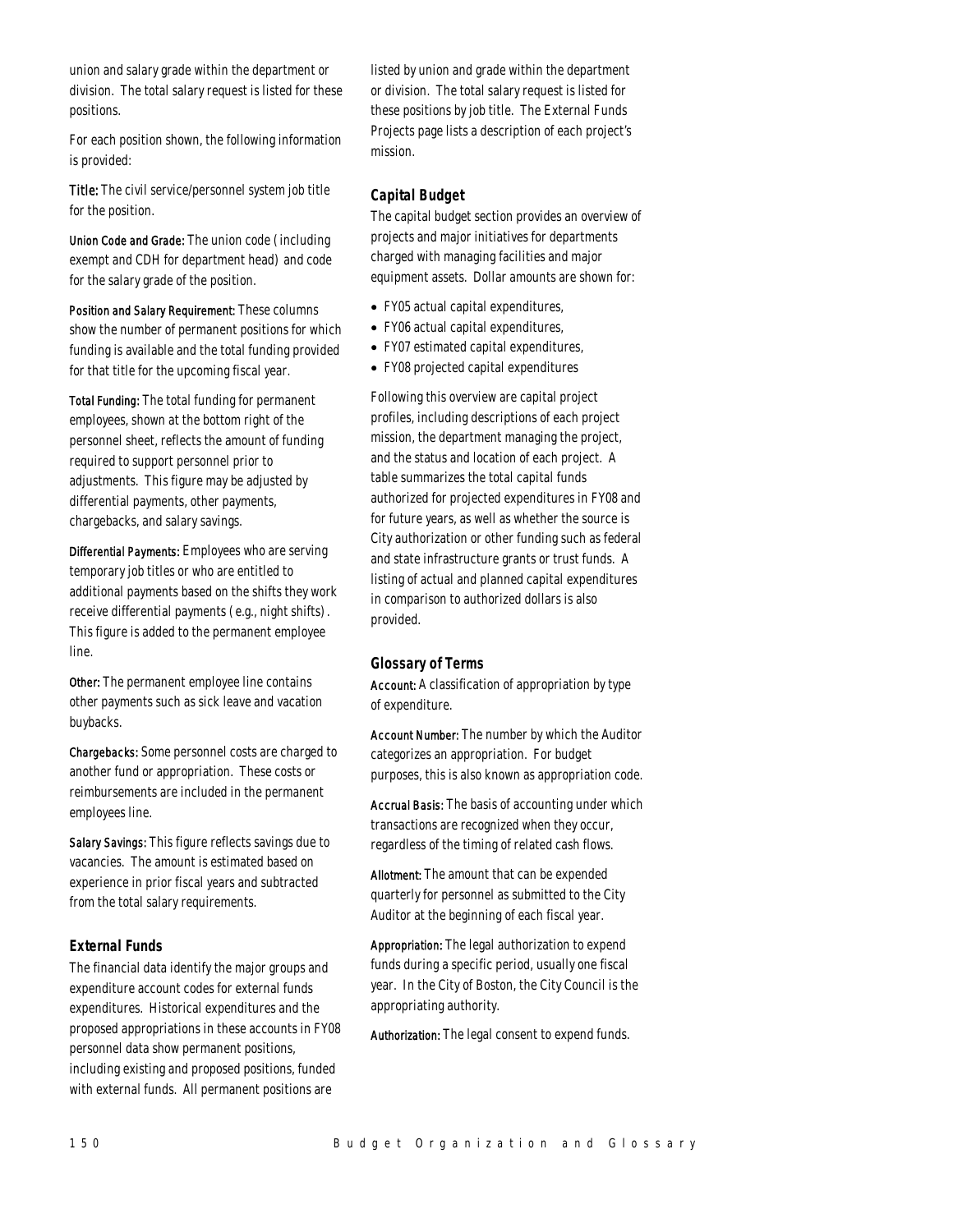Level-Service Budget: A budget that describes the funding required for maintaining current levels of service or activity.

Bond: An interest-bearing promise to pay, with a specific maturity.

Bonds Authorized and Unissued: The portion of approved bond authorizations or loan orders that have not yet been borrowed for or issued as bonds.

Budget: A formal estimate of expenditures and revenues for a defined period, usually for one year.

Budget Amendment: A change from originally budgeted quotas requested by departments to the Human Resources Department and the Office of Budget Management who authorize these changes.

Capital Budget: A plan for capital expenditures for projects to be included during the first year of the capital program.

Capital Plan: A multi-year plan of proposed outlays for acquiring long-term assets and the means for financing those acquisitions, usually by long-term debt.

Capital Improvement: An expenditure that adds to the useful life of the City's fixed assets.

Capital Improvement Program: A multi-year plan for capital expenditures to be incurred each year over a fixed period of years to meet capital needs.

Cash basis: A basis of accounting under which transactions are recognized only when cash changes hands.

Chapter 90 Funds: A state-funded program for payments to cities and towns for 100% of the costs of construction, reconstruction, and improvements to public ways.

Chargeback: A method of billing departments for costs incurred by them for which they are not billed directly (e.g., telephone, postage, and printing). This method can also be used for departmental expenditures that are paid for with external or capital funds.

Cherry Sheet: Originally printed on a cherry-colored form, this document reflects all Commonwealth charges, distributions and reimbursements to a city or town as certified by the state Director of the Bureau of Accounts.

Collective Bargaining: The process of negotiations between the City administration and bargaining

units (unions) regarding the salary and fringe benefits of city employees.

Commission: An appointed policy-setting body.

Community Development Block Grant (CDBG): A federal entitlement program that provides community development funds based on a formula.

Credit Balance: Account or departmental deficit. See departmental deficit.

Credit Rating: A formal evaluation of credit history and capability of repaying obligations. The bond ratings assigned by Moodys Investors Service, Standard & Poor's and Fitch Ratings.

Credit Transfer: The transfer of appropriations from one expenditure account code to another within a department.

Debit Transfer: The transfer of actual expenditures from one expenditure account code to another within or between departments.

Debt Limit: The maximum amount of debt that a governmental unit may incur under constitutional, statutory, or charter requirements. The limitation is usually a percentage of assessed valuation and may be fixed upon either gross or net debt.

Debt Outstanding: The general obligation bonds that have been sold to cover the costs of the City's capital outlay expenditures from bond funds.

Debt Service: The annual amount of money necessary to pay the interest and principal on outstanding debt.

Department: A major service-providing entity of city government.

Departmental Deficit: A condition that exists when departmental expenditures exceed departmental appropriations.

Departmental Income: Income generated by a specific city department, usually as a result of user revenues applied for services rendered. Parking meter charges, building permit fees, and traffic fines are examples of departmental income.

Division: A budgeted sub-unit of a department.

DNR: Did not report.

Encumbrance: Funds set aside from an appropriation to pay a known future liability.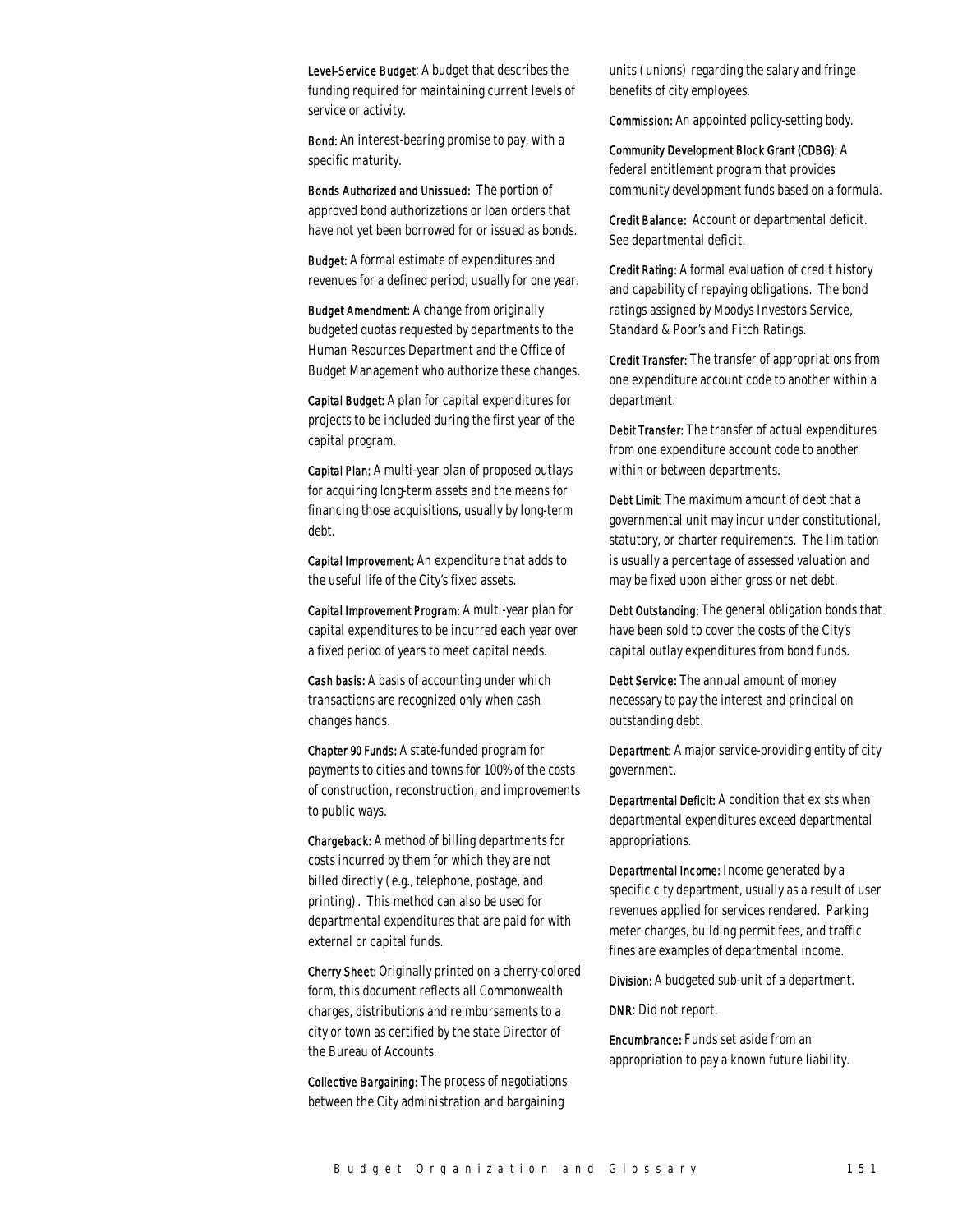Excise: A tax applying to a specific industry or good. The jet fuel tax and the hotel/motel occupancy tax are examples of excises.

Expenditure Account Code: An expenditure classification according to the type of item purchased or service obtained, for example, emergency employees, communications, food supplies, and automotive equipment.

Expenditure: An actual payment for goods or services received.

External Fund: Money that is not generated from city general fund sources, but is received by an agency, such as grants or trusts.

Fiscal Year: The twelve-month financial period used by the City beginning July 1 and ending June 30 of the following calendar year. The City's fiscal year is numbered according to the year in which it ends.

Fixed Debt: Long-term obligations other than bonds, such as judgments, mortgages, and longterm notes or certificates of indebtedness.

Full Faith and Credit: A pledge of the general taxing powers for the payment of governmental obligations. Bonds carrying such pledges are usually referred to as general obligation or full faith and credit bonds.

Full-time Equivalent Position or FTE: A concept used to group together part-time positions into full-time units.

Fund: An independent fiscal and accounting entity with a self-balancing set of accounts recording cash and/or other resources with all related liabilities, obligations, reserves, and equities that are segregated for specific activities or objectives. Among the fund types used by the City are General, Special Revenue, Capital Projects, Trust, and Enterprise.

GAAP: Generally Accepted Accounting Principles. The basic principles of accounting and reporting applicable to state and local governments, including the use of the modified accrual or accrual basis of accounting, as appropriate, for measuring financial position and operating results. These principles must be observed to provide a basis of comparison for governmental units.

General Fund: The fund into which the general (non-earmarked) revenues of the municipality are deposited and from which money is appropriated to pay the general expenses of the municipality.

General Obligation (G.O.) Bonds: Bonds for whose payment, the full faith and credit of the issuer has been pledged. More commonly, but not necessarily, general obligation bonds are payable from property taxes and other general revenues.

Goal: A statement, in general terms, of a desired condition, state of affairs or situation. Goals are long-term and not usually directly measurable without objectives. By establishing goals, departments can define their missions and the methods for achieving those goals.

Grant Year: The grant accounting period designated by the requirements of a specific grant.

Headcount: The actual number of full-time or fulltime equivalent employees in a department at any given time.

Interest: Compensation paid or to be paid for the use of money, including interest payable at periodic intervals or discount at the time a loan is made.

Interest Rate: The interest payable, expressed as a percentage of the principal available for use during a specified period of time.

Line item: See Expenditure Account Code.

Massachusetts Water Pollution Abatement Trust (MWPAT): A statewide revolving fund that commenced operations in 1990 to address necessary environmental actions outlined in the Federal Clean Water Act.

Mayoral Reallocation: A transfer of appropriations of up to \$3 million that may be authorized by the Mayor until April 15 in a given fiscal year to relieve departmental deficits or address unanticipated financial problems.

Mission: A general overview of the purposes and major activities of a department or program.

Modified Accrual Basis: The accrual basis of accounting adapted to the governmental fund type, wherein only current assets and current liabilities are generally reported on fund balance sheets and the fund operating statements present financial flow information (revenues and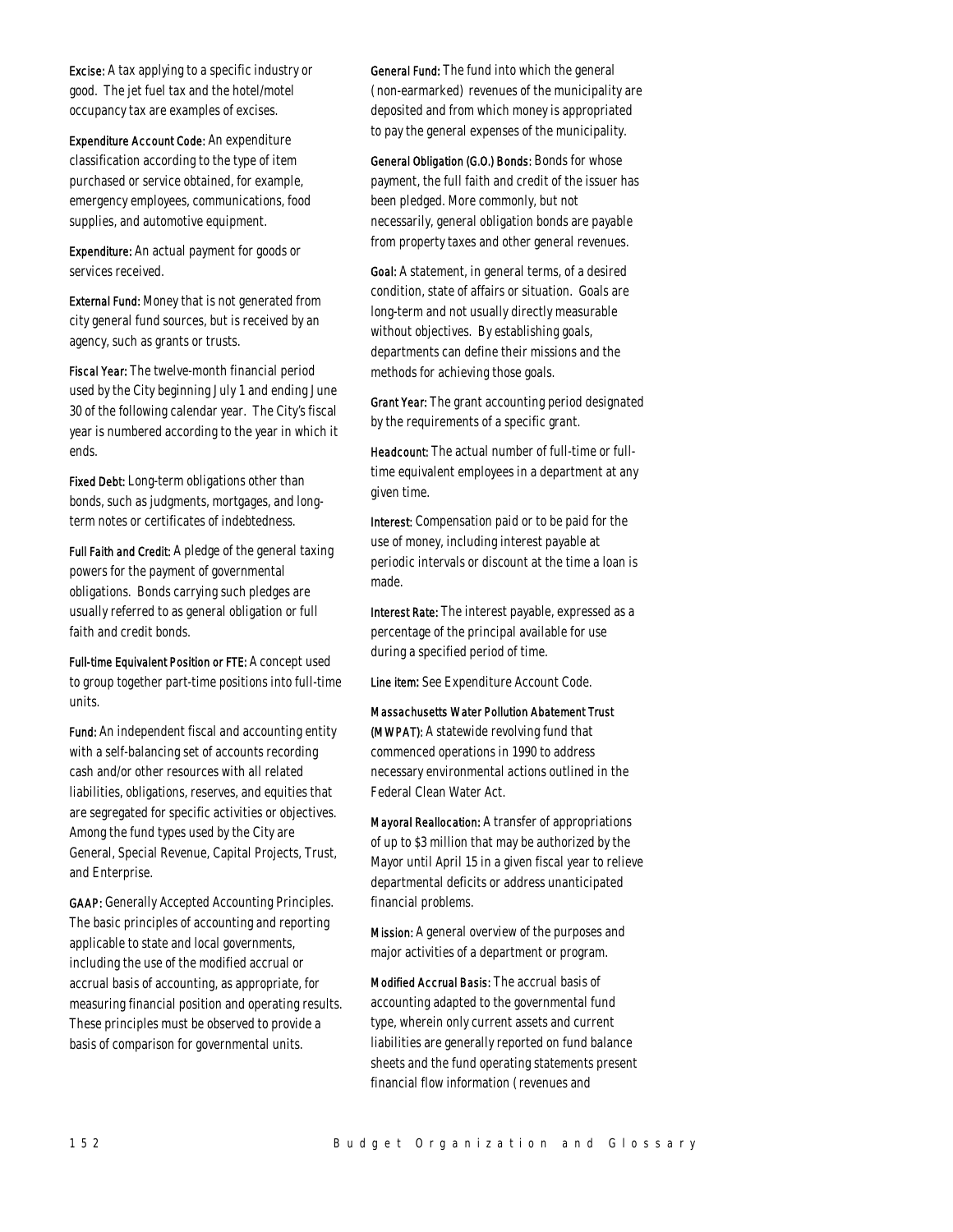expenditures). Revenues are recognized when they become both measurable and available to finance expenditures of the current period. Expenditures are recognized when the related fund liability is incurred except for a few specific exceptions. All governmental funds and expendable trust funds are accounted for using the modified accrual basis of accounting.

Official Statement: The municipal equivalent of a bond prospectus.

Operating Budget: A legally adopted plan for anticipated expenditures for personnel, contractual services, supplies, current charges, and equipment in one fiscal year.

Payments-In-Lieu-of-Taxes: Income to replace the loss of tax revenue resulting from property exempted from taxation.

Performance Measure: An indicator of progress toward a strategy. Measures can be defined for identifying output, work or service quality, efficiency, effectiveness, and productivity.

Principal: The face amount of a bond, exclusive of accrued interest.

Program: An organized group of activities and the resources to execute them.

Program Evaluation: The process of comparing actual service levels achieved with promised levels of service with the purpose of improving the way a program operates.

Proposition 2 1/2: A statewide ballot initiative limiting the property tax levy in cities and towns in the Commonwealth to 2 1/2 percent of the full and fair cash valuation of the taxable real and personal property in that city or town. The statute also places an annual growth cap of 2 1/2 percent on the increase in the property tax levy.

Quota: The planned number of positions that can be filled by a department, subject to the availability of funds. The quota can refer either to specific titles or to the number of personnel in the entire department. The quota of positions may change by means of a budget amendment. The actual number of personnel working in a department at any given time may differ from the quota.

Reimbursement Grant: A federal or state grant that is paid to the City once a project is completed and inspected for conformance to the grant contract.

The City must provide the full funding for the project until the reimbursement is received.

Reserve Fund: An appropriation for contingencies.

Revenue: Income received by the City.

Salary Savings: For budget purposes, savings that accrue due to employee turnover or unfilled budgeted positions in a department.

Special Appropriation: An authorization to expend funds for a specific project not encompassed by normal operating categories.

Special Revenue Fund: Used to account for the proceeds of specific revenue sources (other than special assessments, expendable trusts, or sources for major capital projects) that are legally restricted to expenditures for specific purposes. A special revenue fund is accounted for in the same manner as a General Fund.

STAT: Statutory accounting and reporting adopted by a legislative body of a governmental entity. The method of recording and reporting actual expenditures and revenues within a plan of financial operations that establishes a basis for the control and evaluation of activities financed through the General Fund. When the budget basis and basis of accounting are different, a governmental unit usually maintains its records on a budget basis.

State Distributions: All City revenue flowing from the state. Major categories include educational distributions and reimbursements, direct education expenditures, general government reimbursements, and other distributions.

Supplementary/Supplemental Appropriation: An appropriation that is submitted to the City Council after the operating budget has been approved. Such appropriations must specify a revenue source.

Tax Exempt Bonds: Bonds exempt from federal income, state income, or state or local personal property taxes.

TBR: To be reported.

Third Party Payment: Medical payments, usually from an insurance carrier to a health care provider on behalf of an injured or infirm party.

Trust Funds: Funds held by the City in a fiduciary role, to be expended for the purposes specified by the donor.